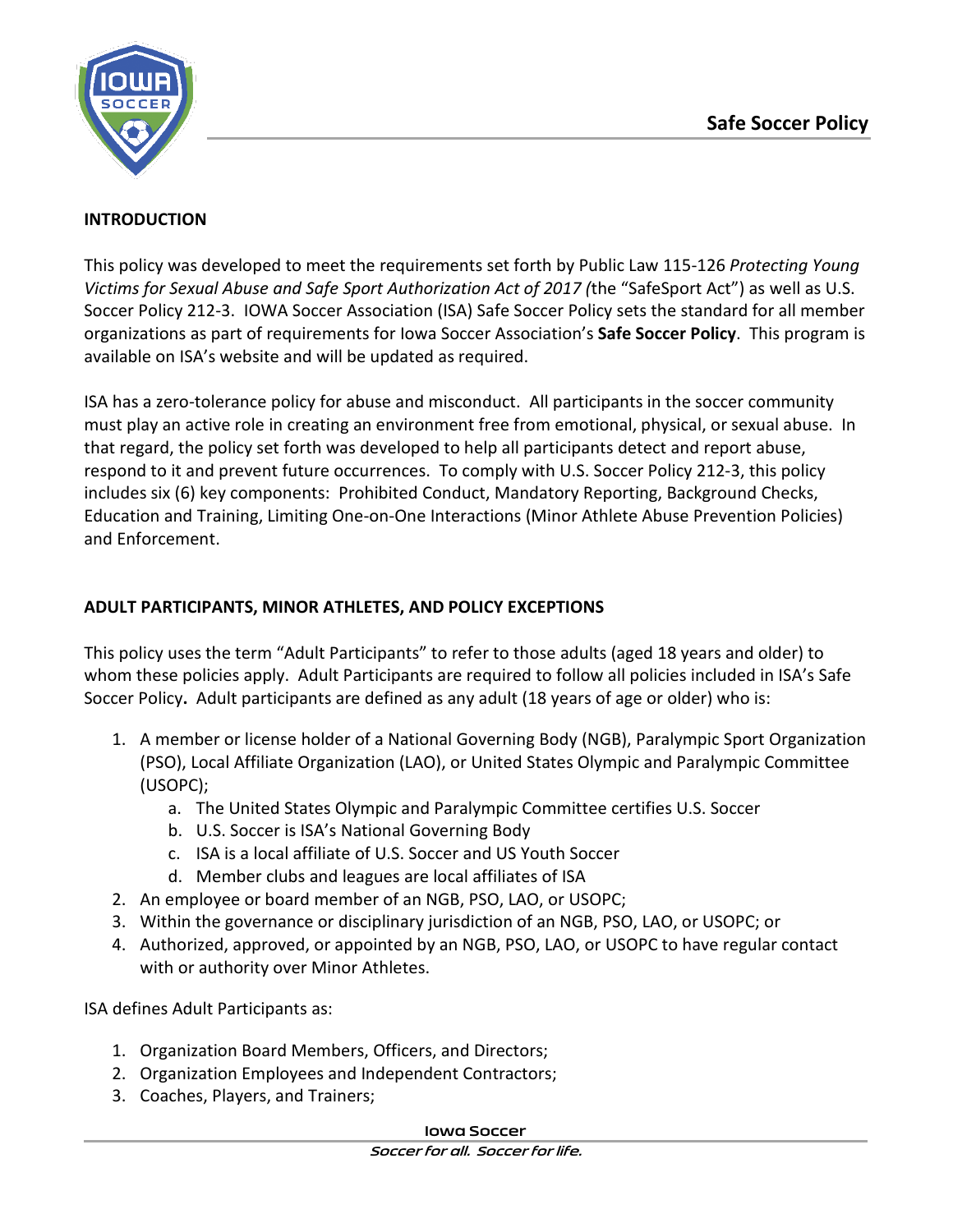

- 4. Team Managers and Club Administrators;
- 5. Tournament Directors;
- 6. Adult TOPSoccer Buddies;
- 7. Athletic Trainers;
- 8. Referees *while Referees, Referee Coaches, Referee Mentors, Referee Assignors, and other Referee Program affiliated personnel are expected to comply with these policies due to their participation in ISA's programming, it is understood that these individuals are also subject to policies set forth by State Referee Committee and/or U.S. Soccer Policy. All U.S. Soccer Referees will continue to complete their background Check and education and training through the Referee Committee. They are, however, subject to the other four (4) components of this policy*; and
- 9. eSports Moderators *individuals "refereeing" electronic participation in online gaming for Minor Athletes to ensure no prohibited conduct as named below is occurring on the platform. These individuals will need to complete the required Education and Training with respect to SafeSport, as well as understand the required policies for one-to-one interactions with Minor Athletes. eSports Moderators are required to clear their employer's background Check*.

Many aspects of this policy are issued to protect "Minor Athletes'' who participate in ISA's programming. A Minor Athlete is an amateur athlete under 18 years of age who participates in, or participated within the previous 12 months in, an event, program, activity, or competition that is part of, or partially or fully under the jurisdiction of, an NGB, PSO, USOPC, or LAO. Although this policy focuses in many areas on concerns unique to Minor Athletes, these may be applicable and are designed to protect participants of all ages.

Please note that a "Close in Age" Exception exists within the different components of this policy. This exception applies to certain policies and allows for "In-Program" contact between an Adult Participant and a Minor Athlete if:

- The Adult Participant has no authority over the Minor Athlete; and
- The Adult Participant is not more than four (4) years older than the Minor Athlete.

There are also exceptions for Adult Participant Personal Care Assistants or TOPSoccer Buddies (PCA) working with a Minor Athlete. A PCA is an individual who assists an athlete who requires help with the activities of daily living or in preparation for athletic participation. This support can be provided by a Guide for Blind or visually impaired athletes, or can include assistance with transfer, dressing, showering, medication administration, and using the restroom. When assisting a MinorAthlete, PCAs must be authorized by the athlete's parent/guardian. For a PCA to be considered an Adult Participant, the PCA must have Regular Contact with additional Minor Athlete(s) besides the Minor Athlete for whom they provide care, or the PCA must be hired by ISA or a member organization. In these circumstances, the following requirements must be met before a PCA Exception will be granted: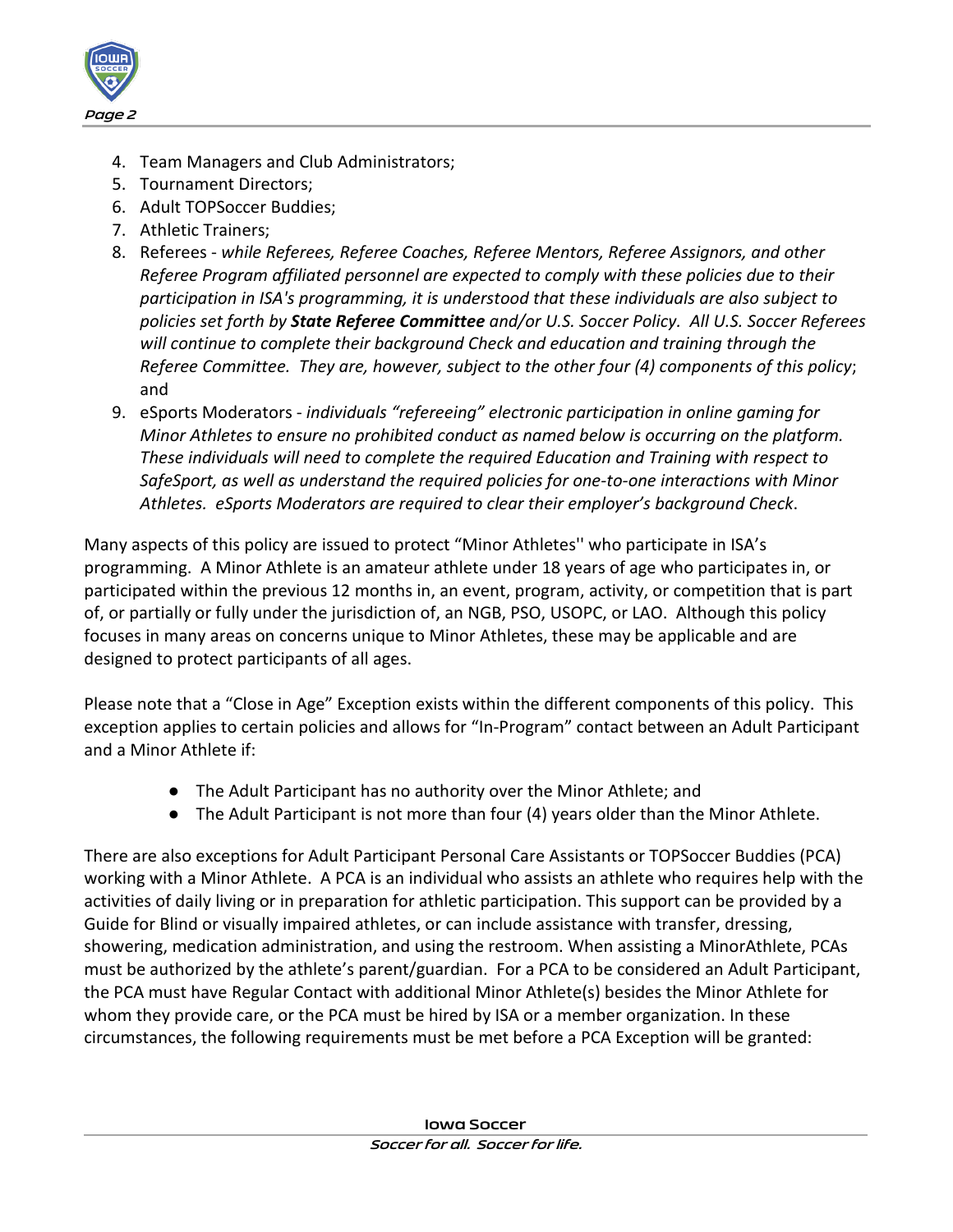

- 1. The Minor Athlete's parent/guardian must provide written consent to the ISA or the member organization for the PCA to provide care/work with their Minor Athlete; and
- 2. The PCA must complete the required training as defined in the Education and Training Policy; and
- 3. The PCA must meet all Check requirements of the ISA or the member organization.

Further, Adult Participants with a dual role or relationship with a minor creates an exception to certain policies set forth within this document. A "Dual Relationship" exception exists when:

- An Adult Participant has a dual role or relationship with a Minor Athlete. The exception requires written consent of the Minor Athlete's parent/guardian at least annually.
- Many of the exceptions require parent/guardian consent.
- Examples of a dual role relationship can include, but is not limited to:
	- 1. Adult Participant who is a parent/guardian of a minor athlete;
	- 2. Adult Participant who is an aunt/uncle of a minor athlete; or
	- 3. Adult Participant who is a family friend of a minor athlete.

"In Program" contact includes sanctioned events and facilities, but it also applies more broadly to sport-related interactions, and is defined as:

> ● Any contact (including communications, interactions, or activities) between an Adult Participant and any Minor Athlete(s) related to participation in sport.

Examples of in-program contact include, but are not limited to: competition, practices, camps/clinics, training/instructional sessions, pre/post game meals or outings, team travel, review of game film, team- or sport-related relationship building activities, celebrations, award ceremonies, banquets, team- or sport-related fundraising or community service, sport education, or competition site visits.

# **PROHIBITED CONDUCT**

It should be noted that all defined Adult Participants and Minor Athletes of ISA's programming are subject to specific prohibited conduct as outlined and defined in the U.S. Center for SafeSport'[s](https://uscenterforsafesport.org/wp-content/uploads/2020/03/2020-SafeSport-Code-04.01.20.pdf) [SafeSport Code.](https://uscenterforsafesport.org/wp-content/uploads/2020/03/2020-SafeSport-Code-04.01.20.pdf) Prohibited behaviors include harassment, sexual harassment, racial, religious, or national origin harassment, child sex abuse, sexual misconduct, emotional misconduct, physical misconduct, bullying and hazing. All Adult Participants have an obligation to cooperate in any investigation of a complaint of misconduct, including providing all information concerning the complaint. Failure to do so may be a direct violation of this policy. Any violation of this Prohibited Conduct Policy by Adult Participants or Minor Athletes may subject the individual to disciplinary action and ISA prohibits any retaliation against individuals making good faith reports of misconduct, including potential violations of this Prohibited Conduct Policy by Adult Participants for Minor Athletes.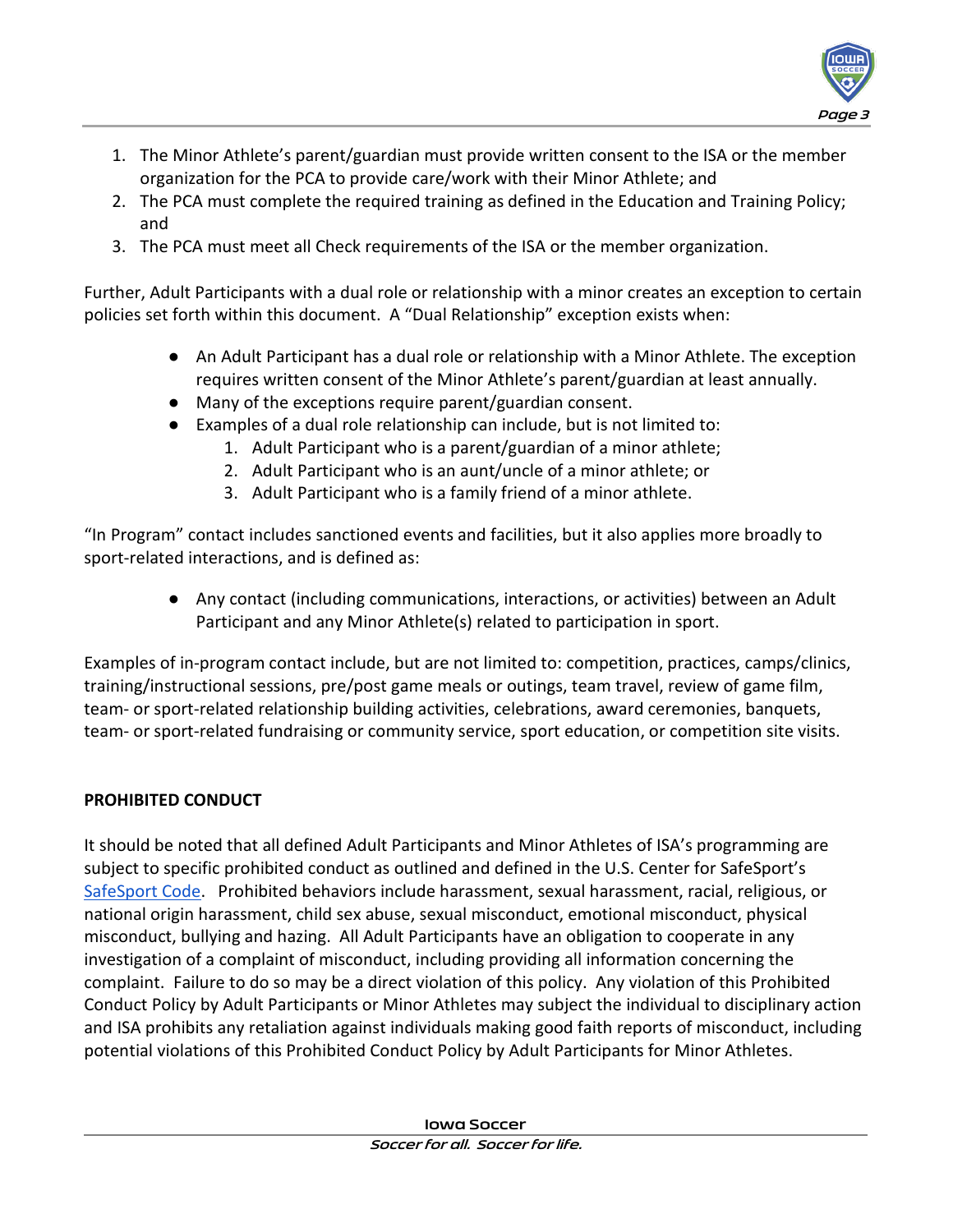

- 1. *Harassment* repeated and/or severe conduct that causes fear, humiliation or annoyance, offends or degrades, creates a hostile environment, or reflects discriminatory bias in an attempt to establish dominance, superiority, or power over an individual or group based on age, race, ethnicity, culture, religion, national origin, or mental or physical disability; or any act or conduct described as harassment under federal or state law.
- 2. *Sexual Harassment* any unwelcome sexual advance, request for sexual favors, or other unwanted conduct of a sexual nature, whether verbal, non-verbal, graphic, physical, or otherwise. Sexual harassment can also include harassment related to gender, sexual orientation, gender identity, or gender expression, which may include acts of aggression, intimidation, or hostility, whether verbal or non-verbal, graphic, physical, or otherwise, even if the acts do not involve conduct of a sexual nature.
- 3. *Racial, Religious or National Origin Harassment* includes any verbal, written or physical act in which race, religion, or national origin is used or implied in a manner which makes a reasonable person uncomfortable in the environment. Examples include but are not limited to: jokes, which include reference to race, religion or national origin; the display of objects or pictures which adversely reflect on a person's race, religion or national origin; or use of pejorative or demeaning language regarding a person's race, religion or national origin.
- 4. *Child Sexual Abuse* any sexual activity with a child is prohibited. This includes sexual contact with a child that is accomplished by deception, manipulation, force, or threat of force, regardless of the age of the participants, and all sexual interactions between an adult and a child, regardless of whether there is deception, or the child understands the sexual nature of the activity.
- 5. *Sexual Misconduct*  any sexual interaction between an athlete and an individual with evaluative, direct, or indirect authority is prohibited. Such relationships involve an imbalance of power and are likely to impair judgment or be exploitative. This section does not apply to a preexisting relationship between two spouses or life partners.
- 6. *Emotional Misconduct* a pattern of deliberate, non- contact behavior that has the potential to cause emotional or psychological harm to another person. Non-contact behaviors include verbal acts, physical acts, or acts that deny attention or support; or any act or conduct described as emotional abuse or misconduct under federal or state law (e.g., child abuse, child neglect). Emotional misconduct does not include professionally accepted coaching methods of skill enhancement, physical conditioning, team building, appropriate discipline or improving athletic performance.
- 7. *Physical Misconduct* is defined as contact or non-contact conduct that results in, or reasonably threatens to, cause physical harm to another person; or any act or conduct described as physical abuse or misconduct under federal or state law (e.g., child abuse, child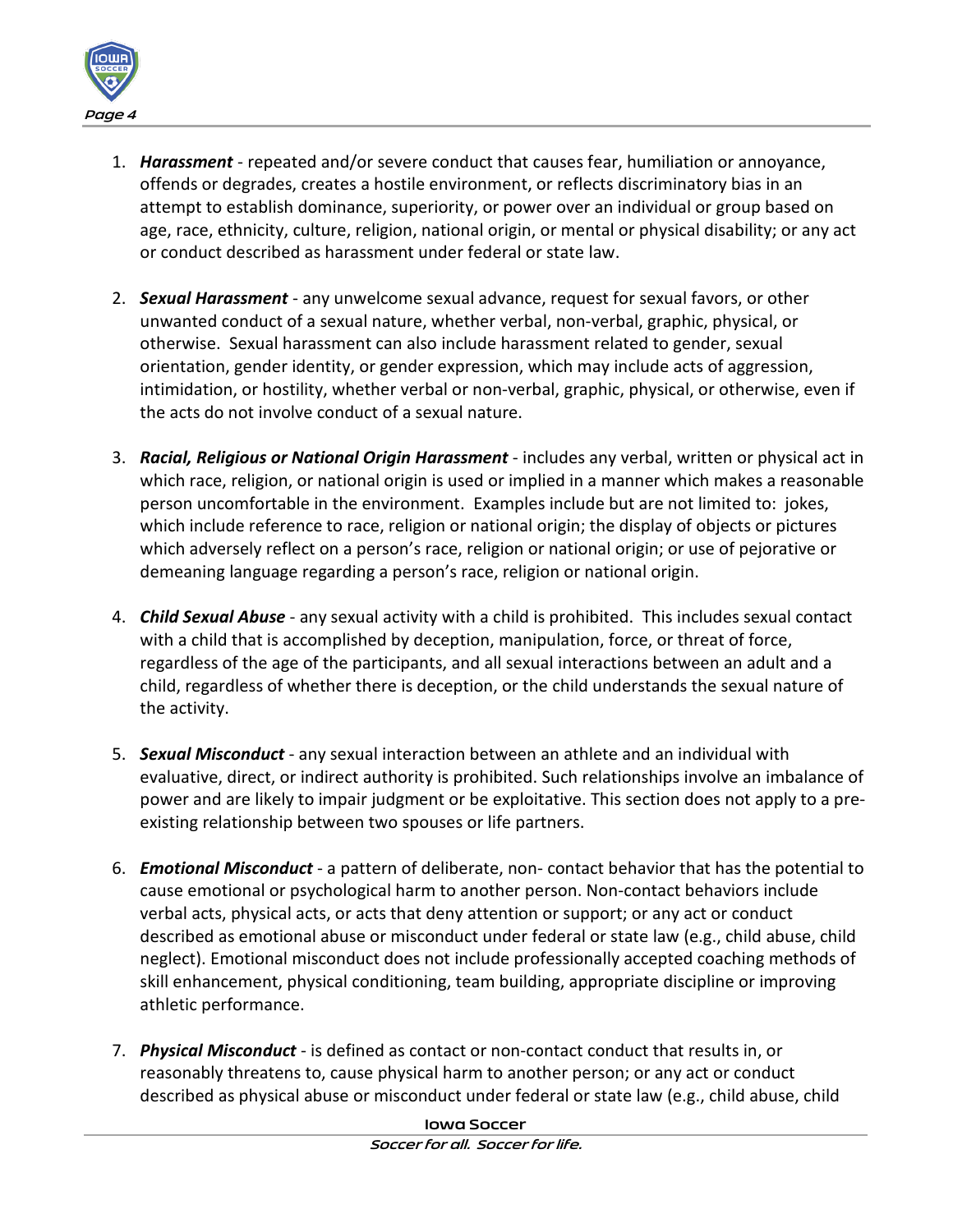

neglect, assault). Physical misconduct does not include professionally accepted coaching methods of skill enhancement, physical conditioning, team building, appropriate discipline or improving athletic performance. For example, hitting and punching are well-regulated forms of contact in combat sports but have no place in soccer.

- 8. *Bullying* intentional, persistent, and repeated pattern of committing or willfully tolerating physical and non- physical behaviors that are intended, or have the reasonable potential, to cause fear, humiliation or physical harm in an attempt to socially exclude, diminish or isolate the targeted athlete(s), as a condition of membership are prohibited. Bullying does not include group or team behaviors that (a) are meant to establish normative team behaviors, or (b) promote team cohesion.
- 9. *Hazing* coercing, requiring, forcing, or willfully tolerating any humiliating, unwelcome or dangerous activity that serves as a condition for (a) joining a group, or (b) being socially accepted by a group's members are prohibited. Hazing does not include group or team activities that (a) are meant to establish normative team behaviors, or (b) promote team cohesion.

## **MANDATORY REPORTING**

All Adult Participants of ISA are mandatory reporters of any known or suspected child abuse. All reports must be made to the appropriate [law enforcement authorities](http://childwelfare.gov/topics/responding/reporting/how/) within 24 hours; the abuse does not need to be confirmed. Adult Participants should never seek to conduct their own investigations.

ISA does not tolerate retaliation of any kind. Any Adult Participant or Minor Athlete who makes a good faith report will not be subject to retaliation, including harassment, as a result of making a report. The *SafeSport Act of 2017* also includes qualified immunity for good faith reports. The obligation to report is not always satisfied by making an initial report and an Adult Participant is required to report supplemental information of which he/she becomes aware that may be relevant in a pending investigation.

As ISA is now required to have a mechanism for all individuals (adults and minors) to report abuse, all are encouraged to utilize the "Report An Incident" feature with the ISA digital compliance platform. Regardless of the method for reporting any known or suspected child abuse, all Adult Participants of ISA are also required to report the information to ISA.

# **BACKGROUND CHECKS**

Pursuant to U.S. Soccer Policy 212-3, ISA's Background Check Policy is in place to set forth requirements pertaining to appropriate background check. This Background Check Policy does not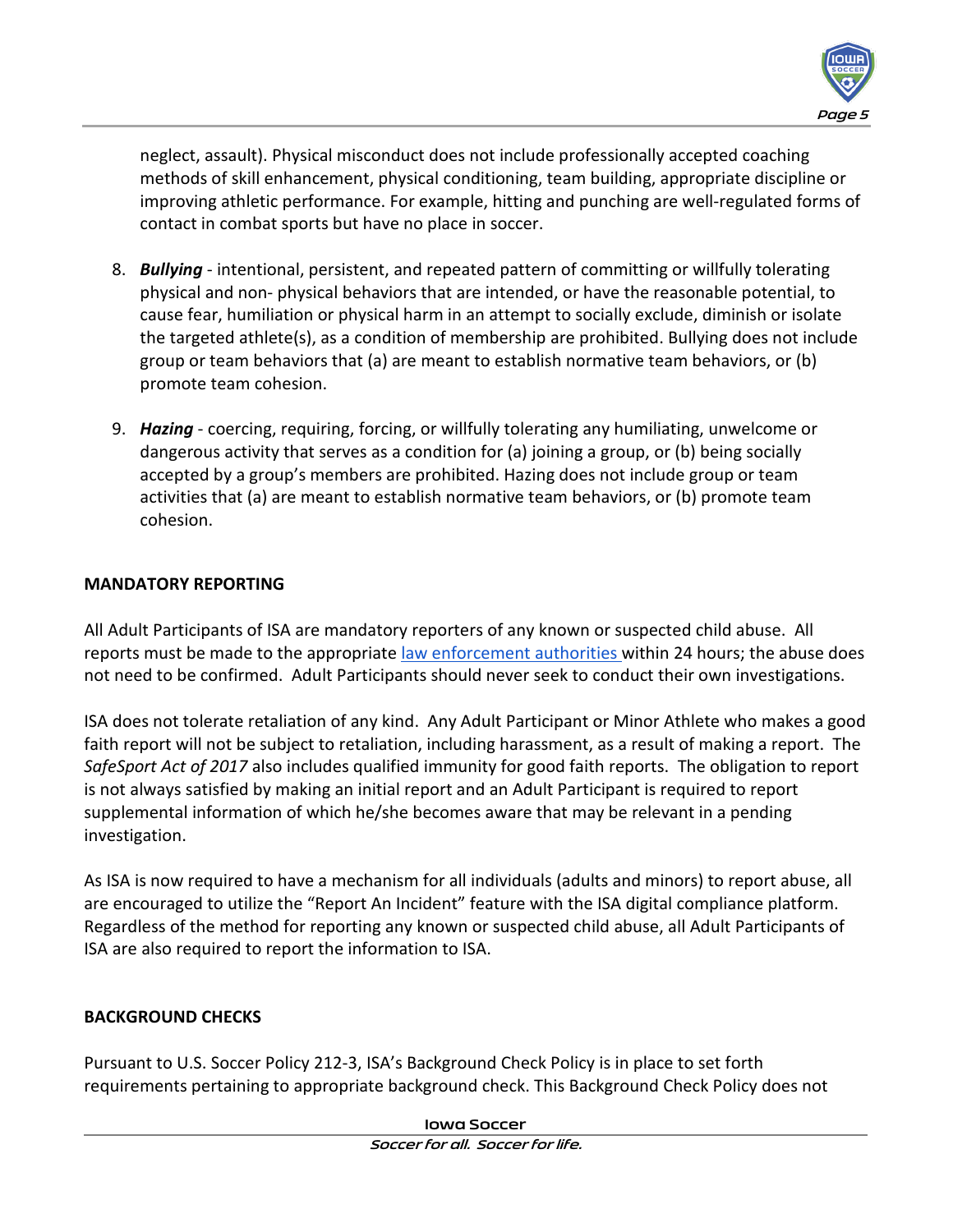

apply to individuals under 18 years of age. All Adult Participants shall be known collectively as "Adult Applicant" for the purposes of this Background Check Policy.

Any athlete, referee, coach, or otherwise, who is under the lesser of (1) the age of 18, or (2) the age of majority in the applicable state and who is participating in ISA sanctioned activities and competitions, will be known as a "Minor Athlete" for the purposes of this Background Check Policy.

Every Adult Applicant is required to apply for a background Check every two (2) years by using the ISA digital compliance platform by the earlier of 1) prior to regular contact with a Minor Athletes; or 2) within the first 45 days of the Adult Applicant taking on the role giving them access to Minor Athletes.

A comprehensive background Check, including a national search, national sex offender search (50 states plus U.S. territories) and 7-year county of residence criminal record search will be conducted on every Adult Applicant submitted every two (2) seasonal years valid through July 31 biennially. In addition, all Adult Applicants should be vetted against ISA's suspension database, U.S. Soccer's disqualification list and th[e](https://uscenterforsafesport.org/response-and-resolution/disciplinary-database/) **SafeSport Centralized Disciplinary Database**. The complete ISA Background Check Policy is available on the website.

#### **EDUCATION & TRAINING**

The following Adult Participants must complete the *SafeSport Trained* Course through the ISA digital compliance platform:

- Adult Participants who have regular contact with any amateur athlete(s) who is a minor;
- Adult Participants who have authority over any amateur athlete(s) who is a minor; or
- Adult Participants who are an employee or board member of ISA or its direct and indirect members.

Adult Participants, who are medical providers required to take training, can take the Health Professionals Course in lieu of the *SafeSport Trained* Course when available.

Adult Participants must complete this training:

- Before regular contact with an amateur athlete who is a minor begins; and
- Within the first 45 days of either initial membership or upon beginning a new role subjecting the adult to this policy.

#### *Refresher Training*

The above listed Adult Participants must complete a refresher course on an annual basis, beginning the calendar year after completing the *SafeSport Trained* Course. Every four (4) years, Adult Participants will complete the *SafeSport Trained* Course training. Medical providers can take the Health

> **Iowa Soccer Soccer for all. Soccer for life.**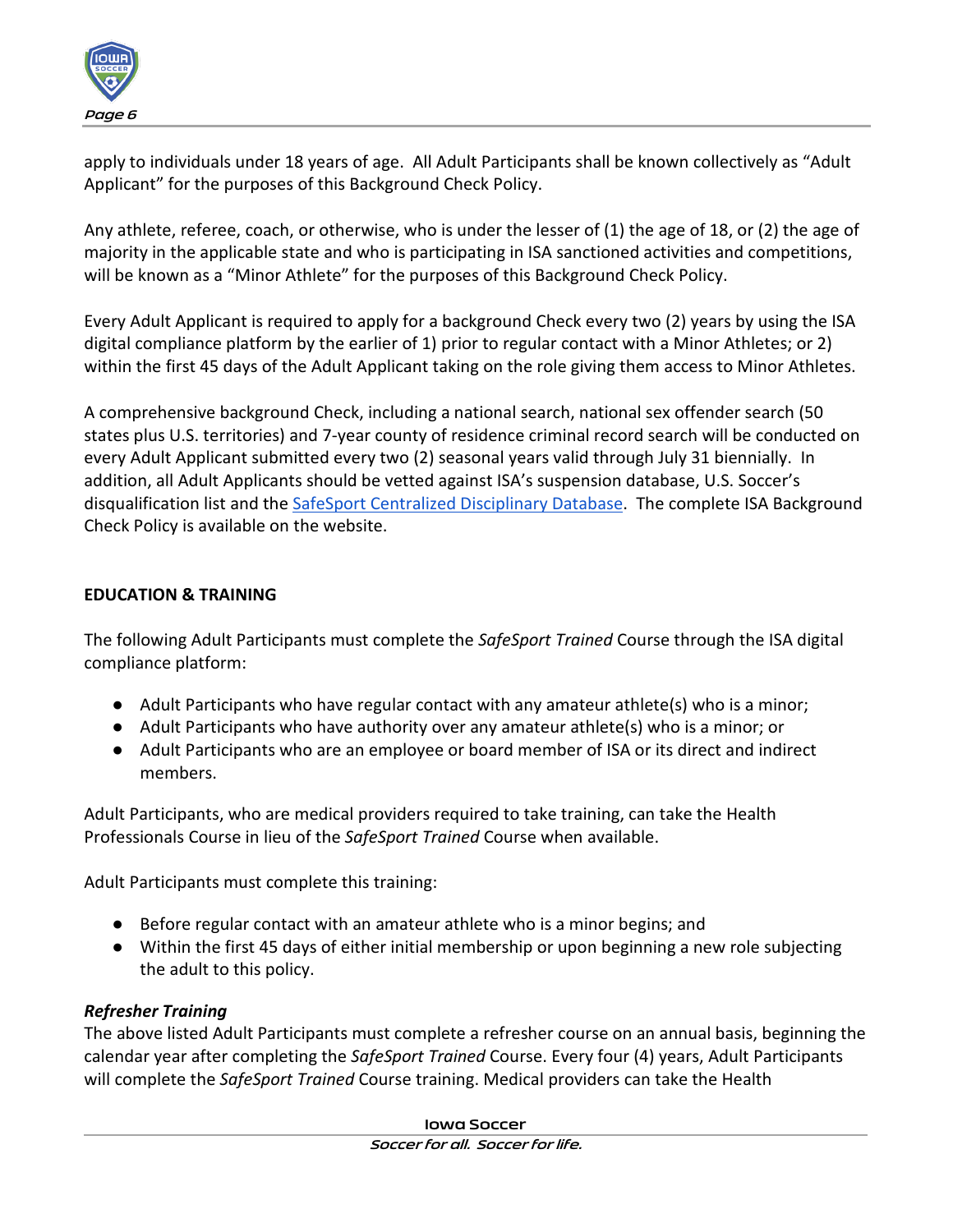

Professionals Course in lieu of the *SafeSport Trained* Course and are required to take the refresher courses on an annual basis if they meet the criteria.

## *Additional Adult Participant Training Requirements*

### *Minor Athlete Training*

ISA strongly encourages all Minor Athletes, subject to parental consent, to take the U.S. Center for SafeSport Youth Athlete Training on an annual basis. A parent/guardian must first create an account a[t](http://www.athletesafety.org/) [www.athletesafety.org](http://www.athletesafety.org/) in order to give consent for their child to access the free training and select the appropriate module for their child's age.

## *Parent Training*

ISA strongly encourages all parents/guardians of Minor Athletes to take the U.S. Center for SafeSport Parent's Guide to Misconduct in Sport Training on an annual basis. The free training is available a[t](http://www.athletesafety.org/) [www.athletesafety.org.](http://www.athletesafety.org/) An online Parent Toolkit is also available.

*Exemptions from this Education & Training Policy may be made on a case-by-case basis for victims/survivors. Requests may be made directly to the U.S. Center for SafeSport at [exemptions@safesport.org](mailto:exemptions@safesport.org) .* 

## **REQUIRED POLICIES FOR ONE-ON-ONE INTERACTIONS**

ISA recognizes that youth-adult relationships can be healthy and valuable for development. Policies on one-on-one interactions protect children while allowing for these beneficial relationships. As child sexual abuse is often perpetrated in isolated, one-on-one situations, it is critical that organizations limit such interactions between youth and adults and implement programs that reduce the risk of sexual abuse.

## **ONE-ON-ONE INTERACTIONS**

## *Observable and Interruptible*

All one-on-one In-Program Contact between an Adult Participant and a Minor Athlete must be observable and interruptible, except in emergency circumstances. The exceptions below may apply to specific policies, and if the exceptions apply, they are listed in the policy. These exceptions also apply to all one-on-one In-Program Contact not specifically addressed in other policies:

- When a Dual Relationship exists; or
- When the Close-in-Age Exception applies; or
- If a Minor Athlete needs an Adult Participant Personal Care Assistant, and:
	- (1) the Minor Athlete's parent/guardian has provided written consent to the Organization for the Adult Participant Personal Care Assistant to work with the Minor Athlete; and

#### **Iowa Soccer**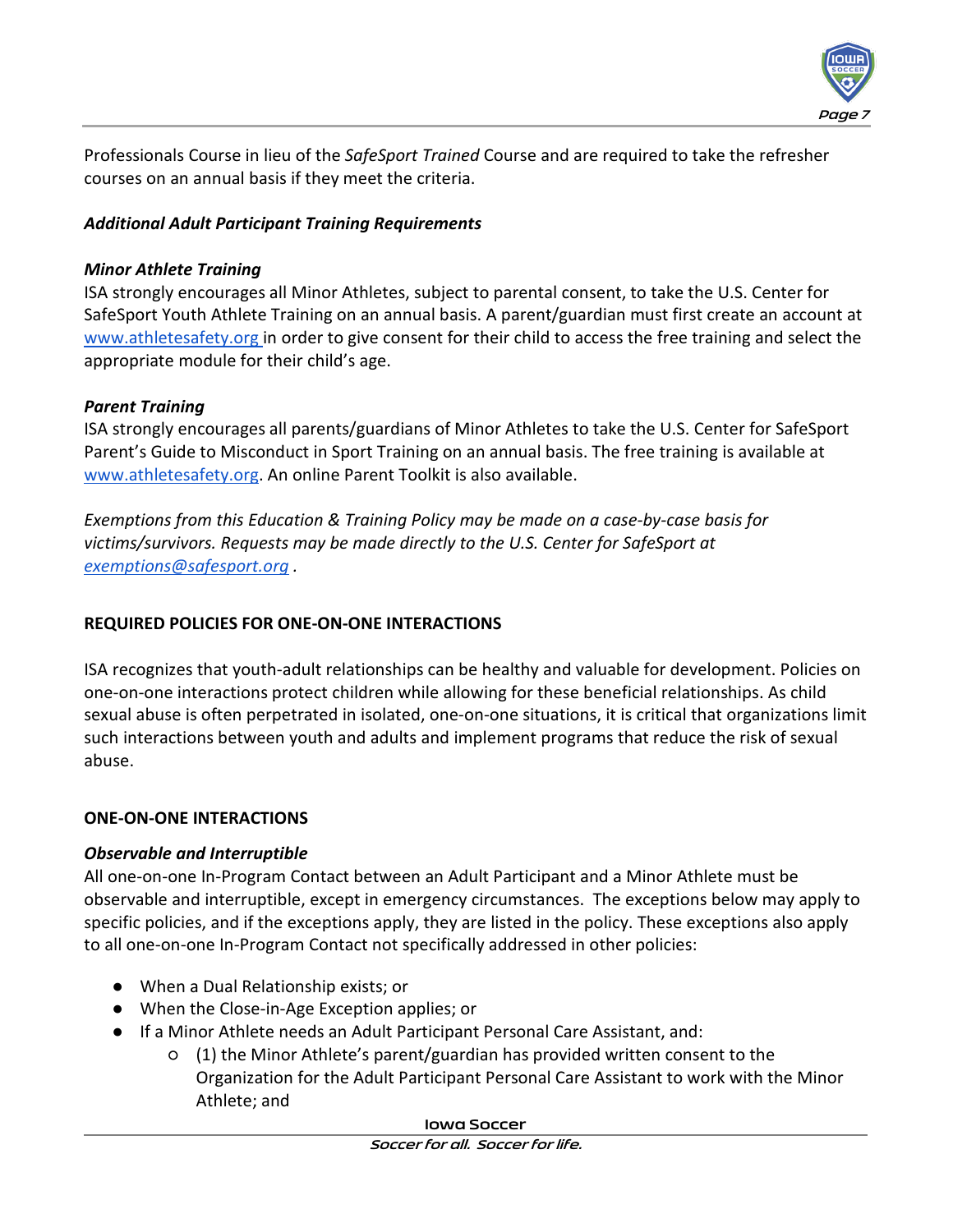

- (2) the Adult Participant Personal Care Assistant has complied with the Education & Training Policy; and
- (3) the Adult Participant Personal Care Assistant has complied with the ISA''s background check policy; or
- In other circumstances specifically addressed in this policy that allow for certain one-on-one interactions if OS receives parent/ guardian consent.

#### **MEETINGS AND TRAINING SESSIONS**

#### *Observable and Interruptible*

Adult Participants must follow the one-on-one interaction policy in all meetings and training sessions where Minor Athlete(s) are present.

#### *Individual Training Sessions*

One-on-one, In-Program, individual training sessions must be observable and interruptible except if:

- A Dual Relationship exists; or
- The Close-in-Age Exception applies; or
- If a Minor Athlete needs a Personal Care Assistant, and:
	- (1) the Minor Athlete's parent/guardian has provided written consent to the Organization for the Adult Participant Personal Care Assistant to work with the Minor Athlete; and
	- (2) the Adult Participant Personal Care Assistant has complied with the Education & Training Policy; and
	- (3) the Adult Participant Personal Care Assistant has complied with the ISA's background check policy.

The Adult Participant providing the individual training session must receive advance, written consent from the Minor Athlete's parent/guardian at least annually, which can be withdrawn at any time; and parents/guardians must be allowed to observe the individual training session.

## *Meetings with Licensed Mental Health Care Professionals and Health Care Providers (Other Than Athletic Trainers)*

If a licensed mental health care professional or licensed health care provider meets one-on-one with a Minor Athlete at a sanctioned event or a facility, which is partially or fully under ISA's jurisdiction, the meeting must be observable and interruptible except:

- If the door remains unlocked; and
- Another adult is present at the facility and notified that a meeting is occurring, although the Minor Athlete's identity needs not be disclosed; and
- ISA is notified that the provider will be meeting with a Minor Athlete; and

#### **Iowa Soccer**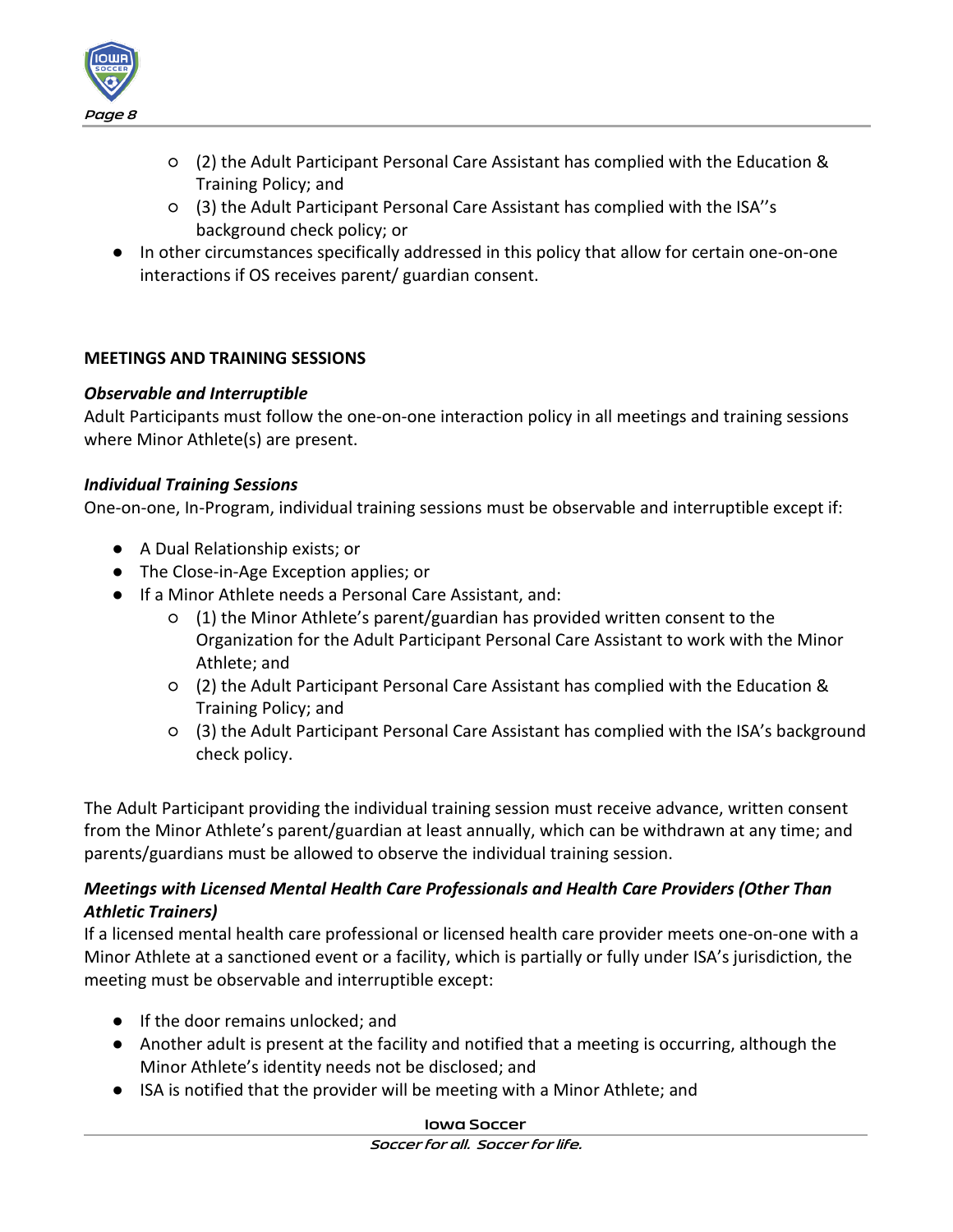

● The provider obtains consent consistent with applicable laws and ethical standards, which can be withdrawn at any time.

### **ATHLETIC TRAINING MODALITIES, MASISAGES, AND RUBDOWNS**

#### *Athletic Training Modality, Massage, or Rubdown*

All In-Program athletic training modalities, massages, or rubdowns of a Minor Athlete must:

- Be observable and interruptible; and
- Have another Adult Participant physically present for the athletic training modality, massage, or rubdown; and
- Have documented consent as explained in subsection (2) below; and
- Be performed with the Minor Athlete fully or partially clothed, ensuring that the breasts, buttocks, groin, or genitals are always covered; and
- Allow parents/guardians in the room as an observer, except for competition or training venues that limit credentialing.

#### *Consent*

Consent must be obtained at least annually from Minor Athletes' parents guardians before providing any athletic training modalities, massages, or rubdowns. Minor Athletes or their parents/guardians can withdraw consent at any time.

## **LOCKER ROOMS AND CHANGING AREAS**

## *Observable and Interruptible*

Adult Participants must ensure that all In-Program Contact with Minor Athlete(s) in a locker room, changing area, or similar space where Minor Athlete(s) are present is observable and interruptible, except if:

- A Dual Relationship exists; or
- The Close-in-Age Exception applies; or
- If a Minor Athlete needs an Adult Participant Personal Care Assistant, and:
	- (1) the Minor Athlete's parent/guardian has provided written consent to the Organization for the Adult Participant Personal Care Assistant to work with the Minor Athlete; and
	- (2) the Adult Participant Personal Care Assistant has complied with the Education & Training Policy; and
	- (3) the Adult Participant Personal Care Assistant has complied with the ISA''s background check policy.

# *Conduct in Locker Rooms, Changing Areas, and Similar Spaces*

No Adult Participant or Minor Athlete can use the photographic or recording capabilities of any device in locker rooms, changing areas, or any other area designated as a place for changing clothes or undressing.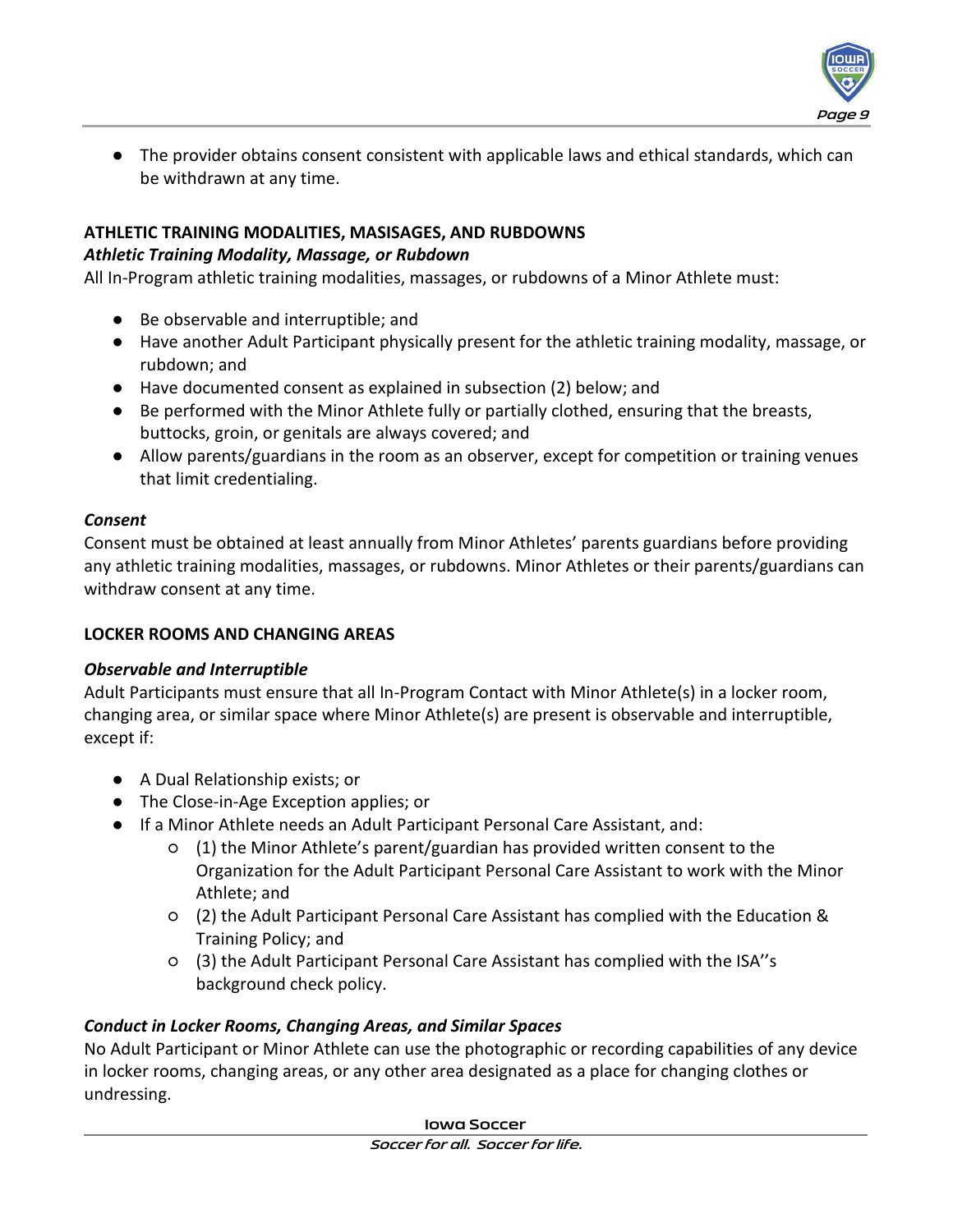

- Adult Participants must not change clothes or behave in a manner that intentionally or recklessly exposes their breasts, buttocks, groins, or genitals to a Minor Athlete.
- Adult Participants must not shower with Minor Athletes unless:
	- The Adult Participant meets the Close-in-Age Exception; or
	- The shower is part of a pre- or post-activity rinse while wearing swimwear.

Parents/guardians may request in writing that their Minor Athlete(s) not change or shower with Adult Participant(s) during In-Program Contact. ISA and the Adult Participant(s) shall abide by this request.

## *Media and Championship Celebrations in Locker Rooms*

ISA may permit recording or photography in locker rooms for the purpose of highlighting a sport or athletic accomplishment if:

- Parent/legal guardian consent has been obtained; and
- ISA approves the specific instance of recording or photography; and
- Two (2) or more Adult Participants are present; and
- Everyone is fully clothed.

#### *Personal Care Assistants*

Adult Participant Personal Care Assistants are permitted to be with and assist Minor Athlete(s) in locker rooms, changing areas, and similar spaces where other Minor Athletes are present, if they meet the requirements above.

#### *Availability and Monitoring of Locker Rooms, Changing Areas, and Similar Spaces*

ISA will provide a private or semi-private place for Minor Athletes that need to change clothes or undress at sanctioned events or facilities partially or fully under ISA's jurisdiction.

ISA will monitor the use of locker rooms, changing areas, and similar spaces to ensure compliance with these policies at sanctioned events or facilities partially or fully under the ISA's jurisdiction.

## **ELECTRONIC COMMUNICATIONS**

#### *Open and Transparent*

All one-on-one electronic communications between an Adult Participant and a Minor Athlete must be Open and Transparent except:

- When a Dual Relationship exists; or
- When the Close-in-Age Exception applies.; or
- If a Minor Athlete needs a Personal Care Assistant, and:
	- (1) the Minor Athlete's parent/guardian has provided written consent to the Organization for the Adult Participant Personal Care Assistant to work with the Minor Athlete; and

#### **Iowa Soccer**

**Soccer for all. Soccer for life.**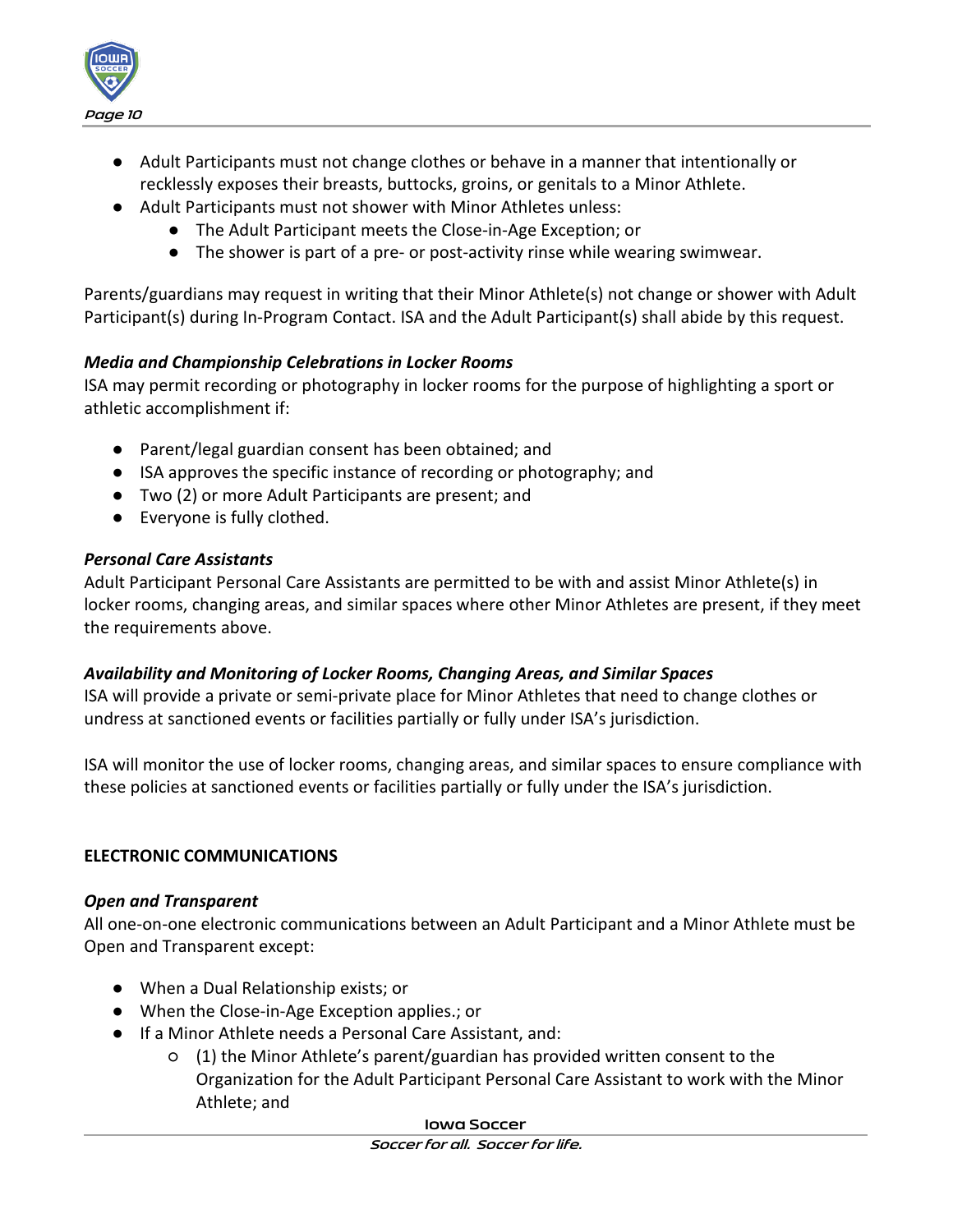

- (2) the Adult Participant Personal Care Assistant has complied with the Education & Training Policy; and
- (3) the Adult Participant Personal Care Assistant has complied with the ISA''s background check policy.

Open and Transparent means that the Adult Participant copies or includes the Minor Athlete's parent/guardian, another adult family member of the Minor Athlete, or another Adult Participant.

If a Minor Athlete communicates with the Adult Participant first, the Adult Participant must follow this policy if the Adult Participant responds.

Only platforms that allow for Open and Transparent communication may be used to communicate with Minor Athletes.

## *Team Communication*

When an Adult Participant communicates electronically to the entire team or any number of Minor Athletes on the team, the Adult Participant must copy or include another Adult Participant or the Minor Athletes' parents/guardians.

# *Content*

All electronic communication originating from an Adult Participant(s) to a Minor Athlete(s) must be professional in nature unless an aforementioned exception exists.

# *Requests to Discontinue*

Parents/guardians may request in writing that the Organization or an Adult Participant subject to this policy not contact their Minor Athlete through any form of electronic communication. The Organization and the Adult Participant must abide by any request to discontinue, absent emergency circumstances.

# **TRANSPORTATION**

# *Transportation*

An Adult Participant cannot transport a Minor Athlete one-on-one during In-Program travel, except if:

- A Dual Relationship exists; or
- The Close-in-Age Exception applies; or
- If a Minor Athlete needs a Personal Care Assistant, and:
	- (1) the Minor Athlete's parent/guardian has provided written consent to the Organization for the Adult Participant Personal Care Assistant to work with the Minor Athlete; and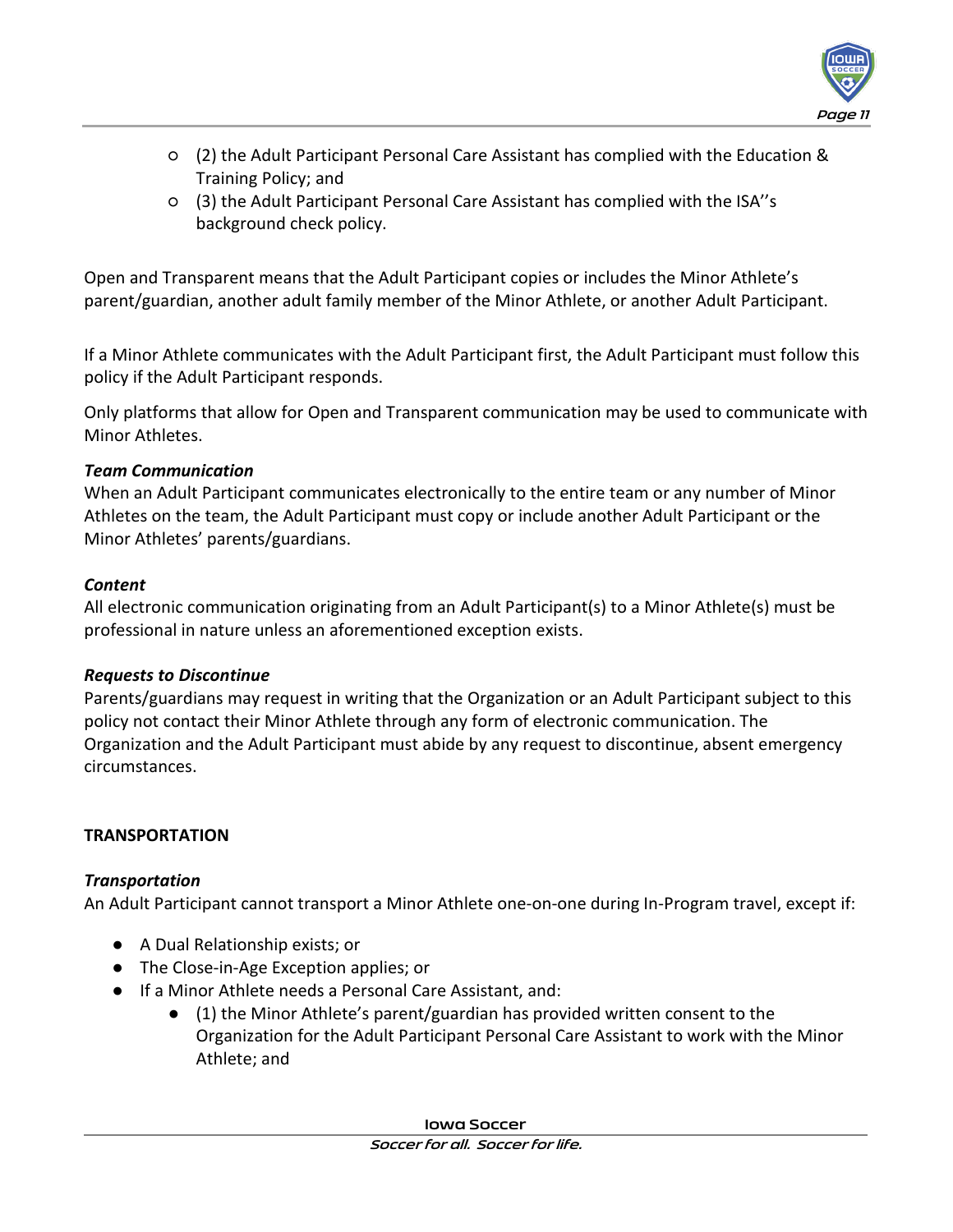

- (2) the Adult Participant Personal Care Assistant has complied with the Education & Training Policy; and
- (3) the Adult Participant Personal Care Assistant has complied with the ISA's background check policy; and
- The Adult Participant has advance, written consent to transport the Minor Athlete one-on-one obtained at least annually from the Minor Athlete's parent/guardian.

Minor Athlete(s) or their parent/guardian can withdraw consent at any time.

An Adult Participant meets the In-Program transportation requirements if the Adult Participant is accompanied by another Adult Participant or at least two minors.

Written consent from a Minor Athlete's parent/guardian is required for all transportation sanctioned by ISA at least annually.

## **LODGING**

## *Hotel Rooms and Other Sleeping Arrangements*

All In-Program Contact at a hotel or lodging site between an Adult Participant and a Minor Athlete must be observable and interruptible, and an Adult Participant cannot share a hotel room or otherwise sleep in the same room with a Minor Athlete(s), except if:

- A Dual Relationship Exists, and the Minor Athlete's parent/guardian has provided the Organization with advance, written consent for the lodging arrangement;
- The Close-in-Age Exception applies, and the Minor Athlete's parent/guardian has provided ISA with advance, written consent for the lodging arrangement; or
- If a Minor Athlete needs a Personal Care Assistant, and:
	- (1) the Minor Athlete's parent/guardian has provided written consent to the Organization for the Adult Participant Personal Care Assistant to work with the Minor Athlete; and
	- (2) the Adult Participant Personal Care Assistant has complied with the Education & Training Policy; and
	- (3) the Adult Participant Personal Care Assistant has complied with the ISA's background check policy.

Written consent from a Minor Athlete's parent/guardian must be obtained for all In-Program lodging at least annually.

## *Monitoring or Room Checks During In-Program Travel*

If the Organization or team performs room checks during In-Program lodging, the one-on-one interaction policy must be followed and at least two (2) adults must be present for the room checks.